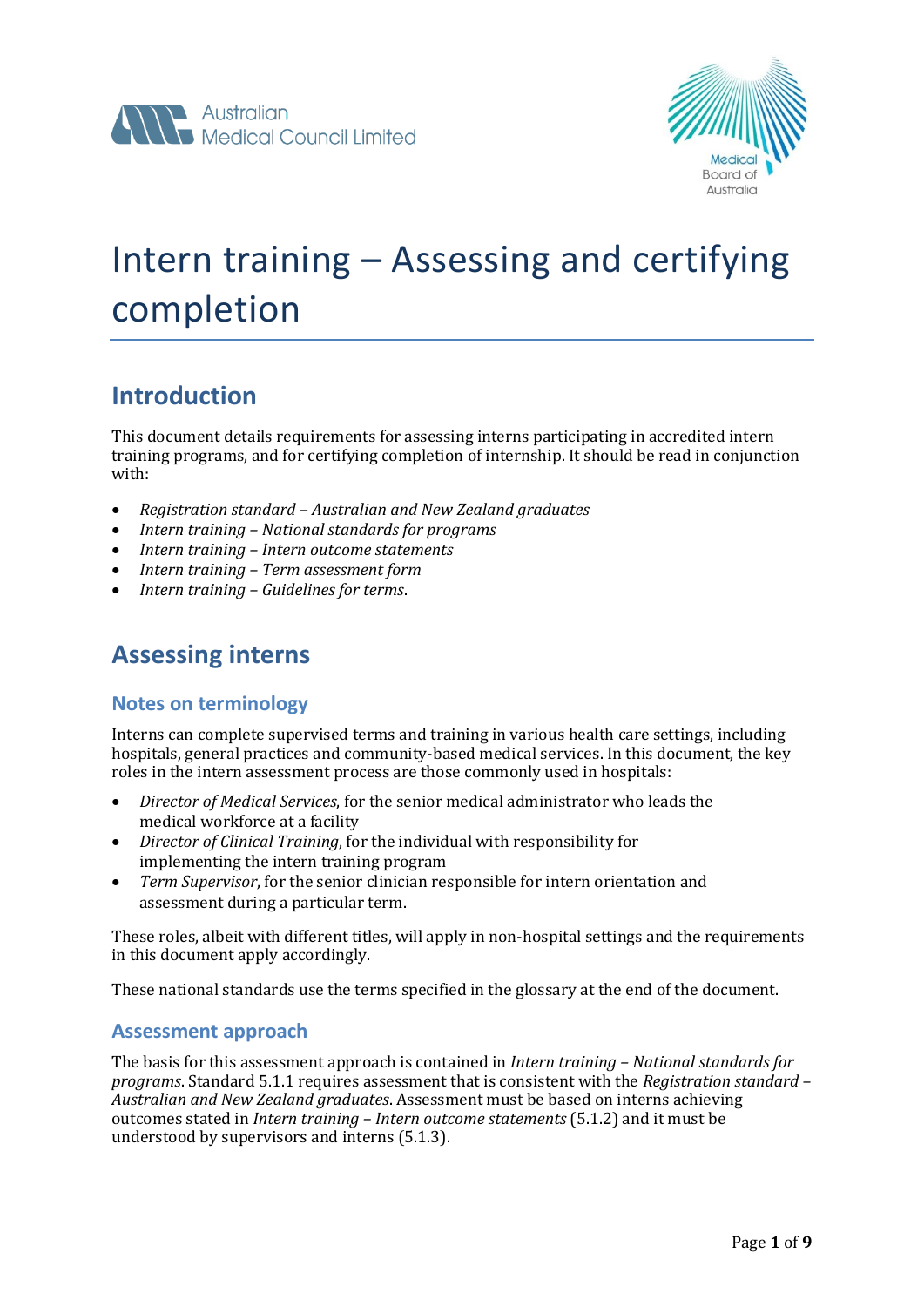Therefore, assessing interns has three distinct imperatives:

- First, the process must be clear and transparent for all involved.
- Second, assessment must capture the essential information that intern training providers must provide to the Medical Board of Australia for determining whether interns have met the registration standard. See page 4 for more information.
- Third, the assessment process must be based on outcomes consistent with the national standards. To achieve this, interns must be assessed against the *Intern training – Intern outcome statements*.

### **Assessment forms**

Assessment of intern training is work-based and term supervisor reports have a key function. In this national registration system a consistent approach to assessment is supported with a nationally available tool, the *Intern training – Term assessment form*. The form's development was informed by the work of the Confederation of Postgraduate Medical Education Councils (CPMEC) during 2008 and 2009, literature on assessment, and stakeholder feedback on draft forms and draft guidance during 2012 and 2013.

#### **Scoring**

The *Intern training – Term assessment form* requires intern performance to be rated against the intern outcome statements on a five point scale (1–5). The form provides behavioural anchors for each outcome statement for scale points 1, 3 and 5. Supervisors should refer to these anchors to assist them in allocating ratings and providing appropriate feedback.

The form also requires a global score to assist in determining overall satisfactory performance, as required in the *Registration standard – Australian and New Zealand graduates*. In assigning global scores, term supervisors should consider both the individual 1–5 ratings on the assessment form, and the global abilities of interns to:

- practise safely
- work with increased levels of responsibility
- apply existing knowledge and skills
- learn new knowledge and skills as required.

Global scores should be based on a clear understanding of the intern's role as a supervised, beginning practitioner who is not yet fully independent, and the accumulated knowledge and judgement of term supervisors from their experience in intern training and assessment. Global scores should be assigned at three levels:

- Satisfactory the intern has met performance expectations in the term.
- Borderline further information, assessment and remediation may be required before the intern can demonstrate they meet performance expectations in the term.
- Unsatisfactory the intern has not met performance expectations in the term.

#### **Local forms**

Intern training providers may substitute locally developed forms for the national form. In such cases, the providers must demonstrate the locally developed forms meet national standards 5.1.1, 5.1.2 and 5.1.3.

#### **Assessor training**

Under national standard 5.3, intern training providers must have processes for ensuring those assessing interns have the relevant capabilities and understanding of the processes involved.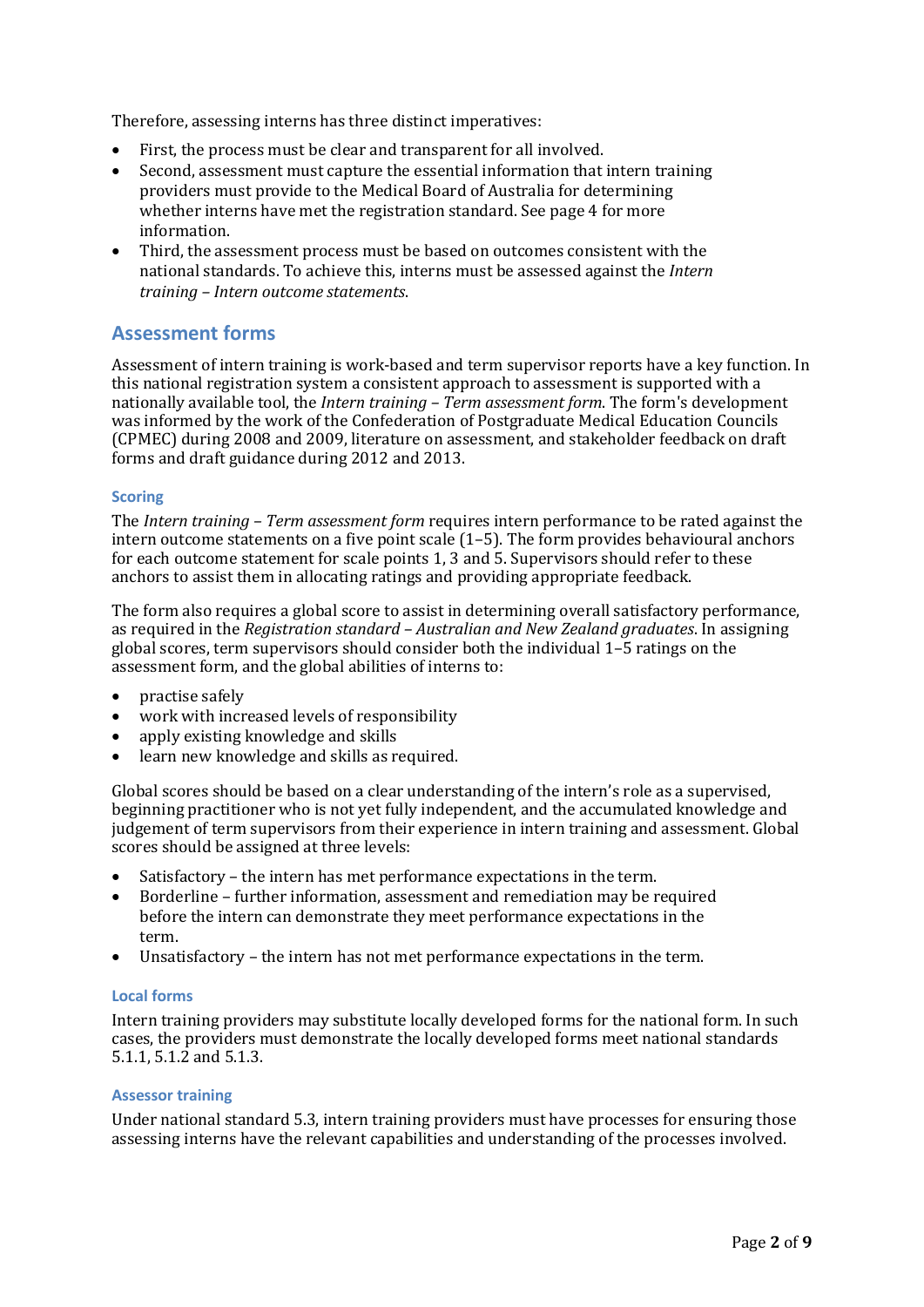Intern training providers should therefore incorporate specific training in using assessment forms, whether nationally or locally developed, in their supervisor support and development programs, in addition to general training in assessment and feedback skills. Training may also include supervisor 'frames of reference' and calibration of ratings to improve reliability and validity of the assessment processes.

### **Feedback and performance review**

National standards 5.2.1–5.2.6 address feedback and performance review. Intern training providers must:

- provide regular feedback to interns on their performance (5.2.1)
- document assessment performance (5.2.2)
- ensure feedback from supervisors is received each term (5.2.3)
- encourage interns to take responsibility for their own performance and to seek feedback (5.2.4)
- have clear procedures to immediately address patient safety concerns (5.2.5)
- identify interns who are not performing to the expected level and organise early appropriate remediation (5.2.6).

To meet these standards, term supervisors should assess interns at the end of each term. For terms longer than five weeks, term supervisors should also assess interns at the term's midpoint. Interns should also complete self-assessments of their performance, and discuss these with the term supervisor at the mid-term (if relevant) and end-of-term assessment meetings. Feedback should be provided to interns at these meetings.

The Director of Clinical Training (or equivalent) should review term supervisor assessments with assistance, where possible, from medical education officers. Interns with satisfactory global scores continue in their internship.

#### **Remediation**

Where the term supervisor identifies a performance issue, early remediation is essential. The Director of Clinical Training (or equivalent) should discuss the circumstances with the term supervisor and the intern, and implement a tailored plan to improve performance. The plan should document the specific actions and deadlines jointly agreed to improve the intern's performance, and enable progress to be tracked. A plan such as the Improving Performance Action Plan (IPAP)available on the AMC website.

Additional remediation is required where there is continuing concern about an intern's performance. Normally, the Director of Clinical Training would make this decision, initiate the remediation, and communicate the requirements directly to term supervisors and the Director of Medical Services. Additional remediation is indicated when intern performance:

- does not meet the requirements of one of the terms, and/or
- does not satisfy the requirements of a previous remediation plan, and/or
- raises sufficiently complex issues during the scheduled term supervisor assessment to require more detailed consideration and action.

Additional remediation may include undertaking a period of very close supervision and/or additional work in emergency medical care, medicine and surgery in lieu of other terms or experiences.

There may be circumstances where the intern training provider considers it not appropriate to offer the intern additional remediation within that employment period, or that remediation is unlikely to be successful. The intern training provider should report this to the Medical Board of Australia, using the same process of certifying completion of internship described below.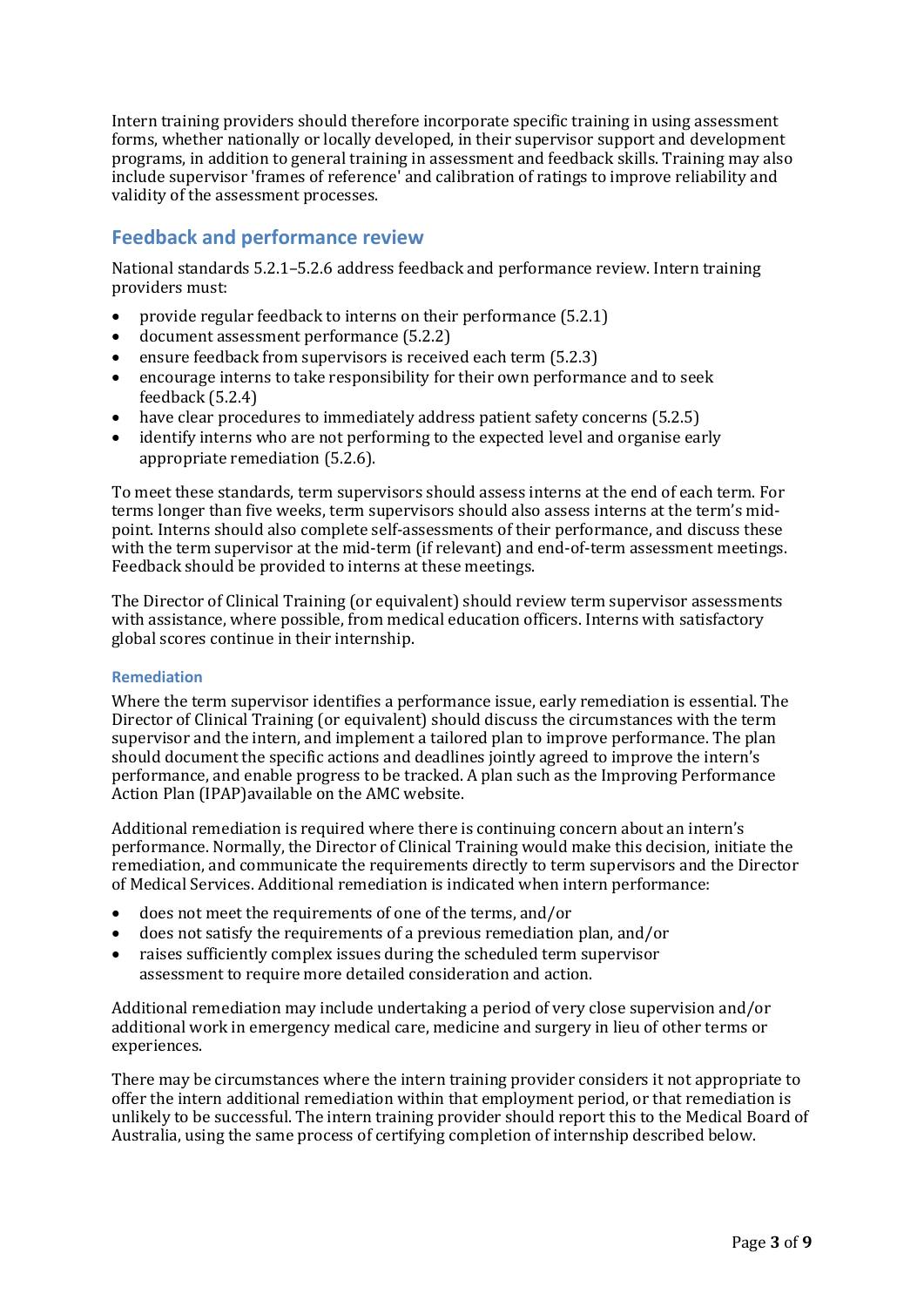All decisions regarding additional remediation or non-completion of a term must be clearly documented and communicated directly to the Director of Medical Services. This will ensure that the employer is informed about these aspects of intern performance.

#### **Notifiable conduct**

The requirement under national standard 5.2.5 to immediately address concerns about patient safety will require action beyond remediation, including possible withdrawal of an intern from the clinical context. Intern training providers and employers must also be aware of sections 141 and 142 of the *National Law*. This requires registered health practitioners and employers to make notifications about registered medical practitioners who have engaged in 'notifiable conduct' as defined in section 140 of the *National Law*. Notifiable conduct by interns must be reported to the Medical Board of Australia immediately.

### **Assessment review and quality**

Under national standard 5.2.7, intern training providers must establish review groups to assist with more complex decisions on remediation. A senior clinician with experience in educating and training interns should chair the group. Given the close nexus between training and employment concerns in internship, the review group should include employer representatives and relevant educators. Assessment review groups should have clear and transparent procedures for deciding on any course of action and for resolving disputes and appeals.

National standard 5.1.4 requires intern training providers to use intern assessment data in improving intern training programs. This should include centralised tracking and collating of assessment forms, and analysing assessment outcomes. The data should be reported to the health service and should inform intern supervisor training and support processes. Assessment review groups, or the committee with oversight of intern education and training, may undertake these functions.

## **Certifying completion of intern training**

Intern training providers are required to certify completion of internship. On the basis of the information provided, the Medical Board of Australia makes the decision on granting general registration to the intern. The form for use in certifying internship completion, *Certificate of completion of an accredited internship,* is available on the Medical Board of Australia's website.

The Medical Board of Australia requires only the completion of the *Certificate of completion of an accredited internship* form. Term assessment reports and supporting documentation, including outcomes of remediation, should be stored by the training provider in the case that additional information is sought by the Board.

The Medical Board of Australia's requirements for certification, as per the *Registration standard – Australian and New Zealand graduates,* are summarised below:

- Evidence the intern has satisfactory completed at least 47 weeks equivalent fulltime experience in supervised clinical practice.
- Evidence the intern has performed satisfactorily under supervision in terms that provide 8 weeks' experience in emergency medical care, 10 weeks in medicine and 10 weeks in surgery.
- Written confirmation that the intern has met the above requirements, including satisfactory Term Supervisor reports, and an overall satisfactory rating awarded by the Director of Clinical Training, the Director of Medical Services or other authorised person.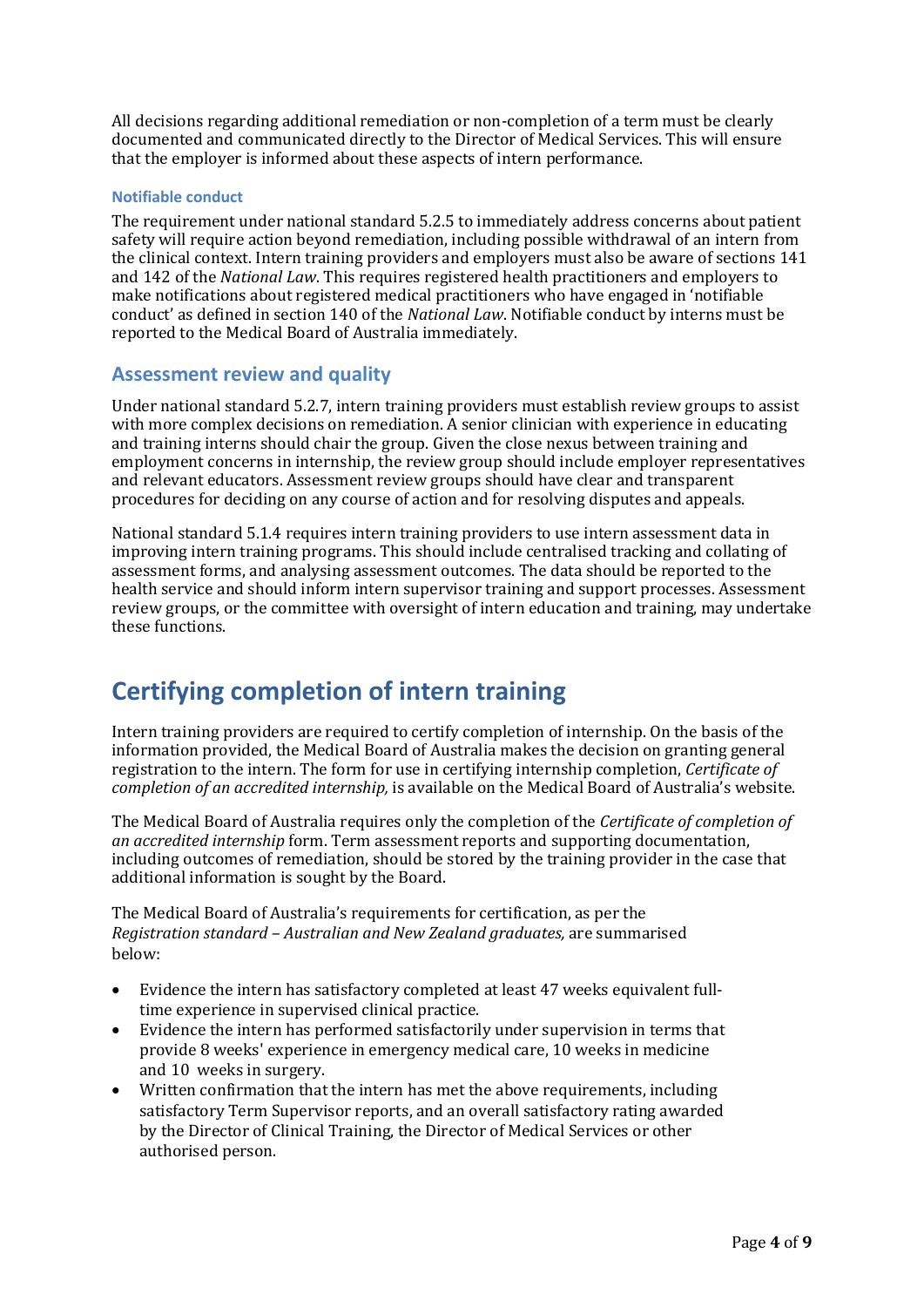The Medical Board of Australia has further clarified these requirements as:

Term supervisors are expected to indicate whether interns have satisfactorily 'passed' each term, but the Medical Board will consider the totality of advice in deciding whether to grant general registration. An intern who has performed marginally or unsatisfactorily in a specified term but who has demonstrated 'significant' progress with evidence of remediation may be deemed to have met the standard expected for general registration by the end of the year.

This additional clarification allows for a longitudinal approach to assessment during internship. Intern training providers may indicate that a particular term has not been completed satisfactorily. However, if remediation has been successful the provider may tick the box at the end of the Medical Board of Australia's *Certificate of completion of an accredited internship*  indicating that the intern has met the standards expected for general registration at the end of the year.

### **Supporting documents**

The following references are mentioned specifically within this document:

- Registration standard Australian and New Zealand
- Intern training National standards for programs
- Intern training Intern outcome statements
- Intern training Term assessment form
- Intern training Guidelines for terms
- National Law

Full information for all documents relevant to the intern training suite is available below.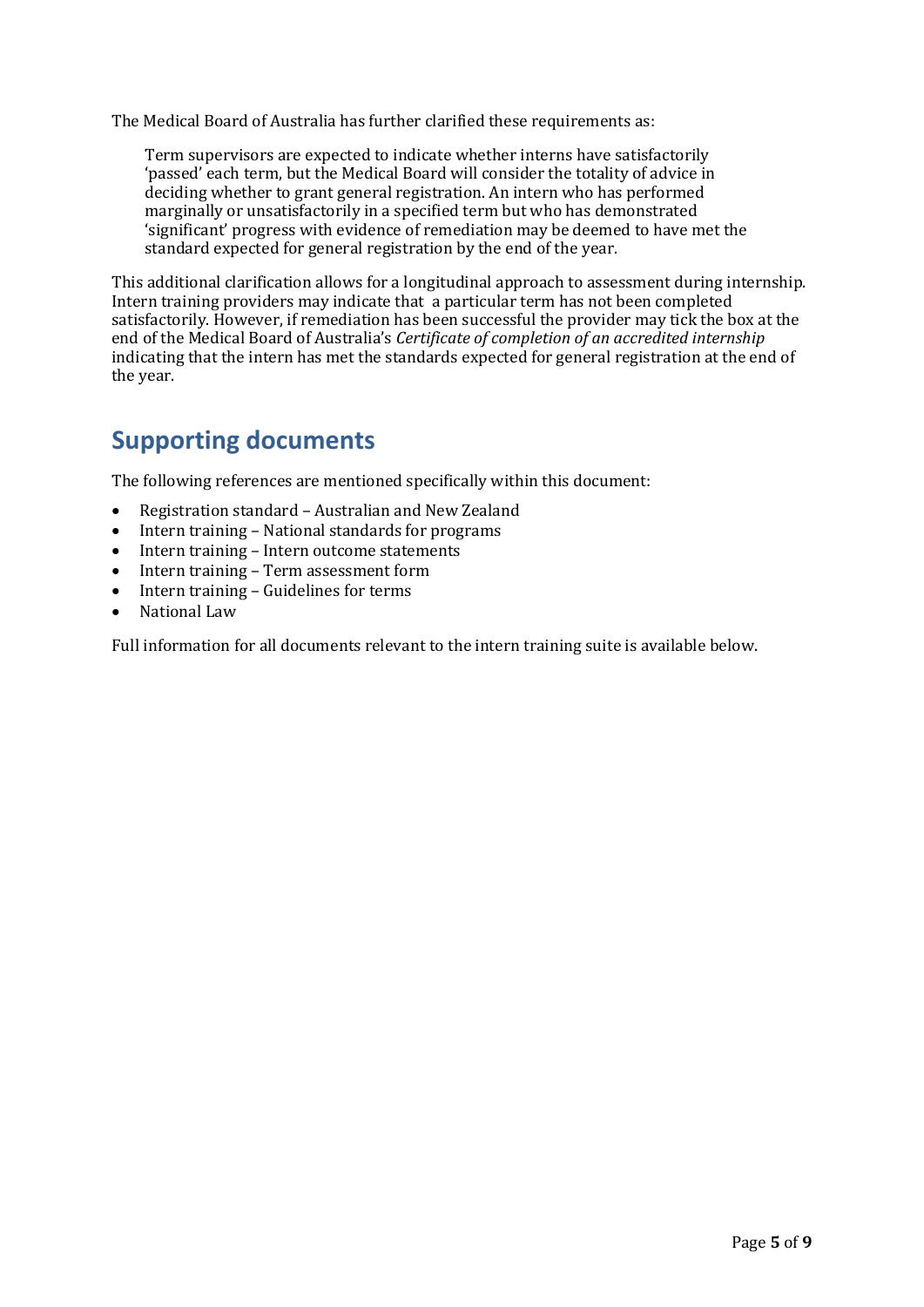### **Intern training reference documents**

| <b>Document</b>                                                           | <b>Full reference</b>                                                                                                                                                                                                                                                                                                               |  |
|---------------------------------------------------------------------------|-------------------------------------------------------------------------------------------------------------------------------------------------------------------------------------------------------------------------------------------------------------------------------------------------------------------------------------|--|
| <b>AMC</b> documents                                                      |                                                                                                                                                                                                                                                                                                                                     |  |
| Intern training - Intern<br>outcome statements                            | Intern training - Intern outcome statements [Internet]. Canberra:<br>Australian Medical Council; 2013 [cited 2013 Dec 18]. Available from:<br>http://www.amc.org.au/index.php/ar/psa. Joint publication of the Medical<br>Board of Australia.                                                                                       |  |
| Intern training - National<br>standards for programs                      | Intern training - National standards for programs [Internet]. Canberra:<br>Australian Medical Council; 2013 [cited 2013 Dec 18]. Available from:<br>http://www.amc.org.au/index.php/ar/psa. Joint publication of the Medical<br>Board of Australia.                                                                                 |  |
| Intern training -<br>Guidelines for terms                                 | Intern training - Guidelines for terms [Internet]. Canberra: Australian<br>Medical Council; 2013 [cited 2013 Dec 18]. Available from:<br>http://www.amc.org.au/index.php/ar/psa. Joint publication of the Medical<br>Board of Australia.                                                                                            |  |
| Intern training - Term<br>assessment form                                 | Intern training - Term assessment form [Internet]. Canberra: Australian<br>Medical Council; 2013 [cited 2013 Dec 18]. Available from:<br>http://www.amc.org.au/index.php/ar/psa.                                                                                                                                                    |  |
| Intern training - Assessing<br>and certifying completion                  | Intern training - Assessing and certifying completion [Internet]. Canberra:<br>Australian Medical Council; 2013 [cited 2013 Dec 18]. Available from:<br>http://www.amc.org.au/index.php/ar/psa. Joint publication of the Medical<br>Board of Australia.                                                                             |  |
| Intern training - Domains<br>for assessing accreditation<br>authorities   | Intern training - Domains for assessing accreditation authorities [Internet].<br>Canberra: Australian Medical Council; 2013 [cited 2013 Dec 18]. Available<br>from: http://www.amc.org.au/index.php/ar/psa. Joint publication of the<br>Medical Board of Australia.                                                                 |  |
| Guide to intern training in<br>Australia                                  | Guide to intern training in Australia [Internet]. Canberra: Australian Medical<br>Council; 2013 [cited 2013 Dec 18]. Available from:<br>http://www.amc.org.au/index.php/ar/psa. Joint publication of the Medical<br>Board of Australia.                                                                                             |  |
| <b>Other documents</b>                                                    |                                                                                                                                                                                                                                                                                                                                     |  |
| Australian Curriculum<br>Framework for Junior<br>Doctors                  | Australian Curriculum Framework for Junior Doctors [Internet]. Melbourne:<br>Confederation of Postgraduate Medical Education Councils (CPMEC); 2012<br>[cited 2013 Sep 09]. Available from:<br>http://curriculum.cpmec.org.au/index.cfm                                                                                             |  |
| Registration standard -<br><b>Australian and New</b><br>Zealand graduates | Registration standard - Granting general registration as a medical<br>practitioner to Australian and New Zealand medical graduates on<br>completion of intern training [Internet]. Canberra: Medical Board of<br>Australia; 2012 [cited 2013 Sep 09]. Available from:<br>http://www.medicalboard.gov.au/Registration-Standards.aspx |  |
| Certificate of completion<br>of an accredited internship                  | Certificate of completion of an accredited internship [Internet]. Melbourne:<br>Medical Board of Australia; 2014 [cited 2014 Jul 15]. Available from:<br>http://www.medicalboard.gov.au/Registration/Interns/Guidelines-<br>resources-tools.aspx                                                                                    |  |
| Good Medical Practice: A<br>Code of Conduct for<br>Doctors in Australia   | Good Medical Practice: A Code of Conduct for Doctors in Australia<br>[Internet]. Canberra: Medical Board of Australia; 2010 [cited 2013 Sep 09].<br>Available from: http://www.medicalboard.gov.au/Codes-Guidelines-<br>Policies.aspx                                                                                               |  |
| National Law                                                              | Health Practitioner Regulation National Law, as enacted in each state and<br>territory [Internet]. Available from: http://www.ahpra.gov.au/Legislation-<br>and-Publications/Legislation.aspx                                                                                                                                        |  |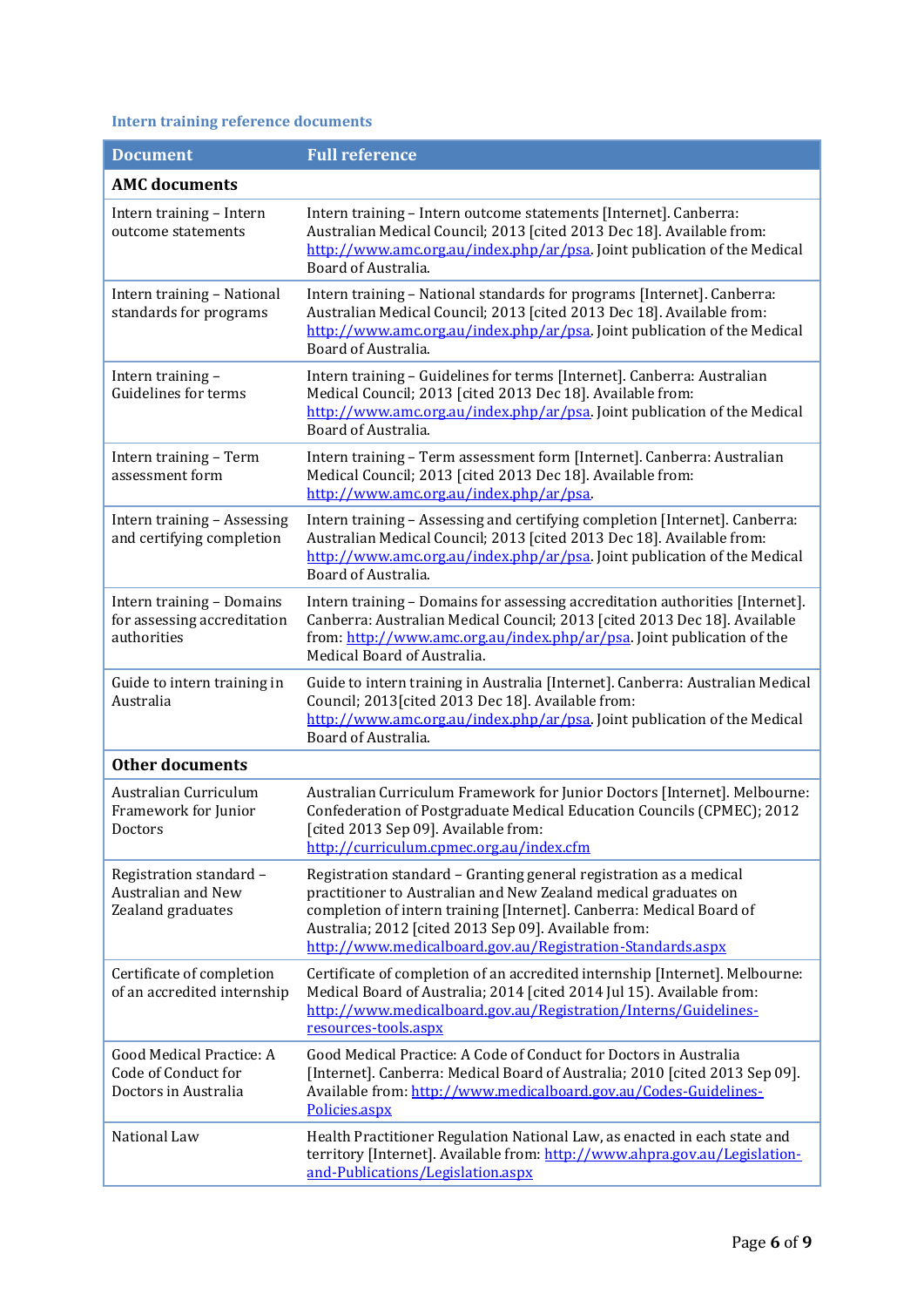# **Next review of this document**

By December 2017.

# **Approval**

Australian Medical Council – 16 September 2014 Medical Board of Australia – 24 September 2014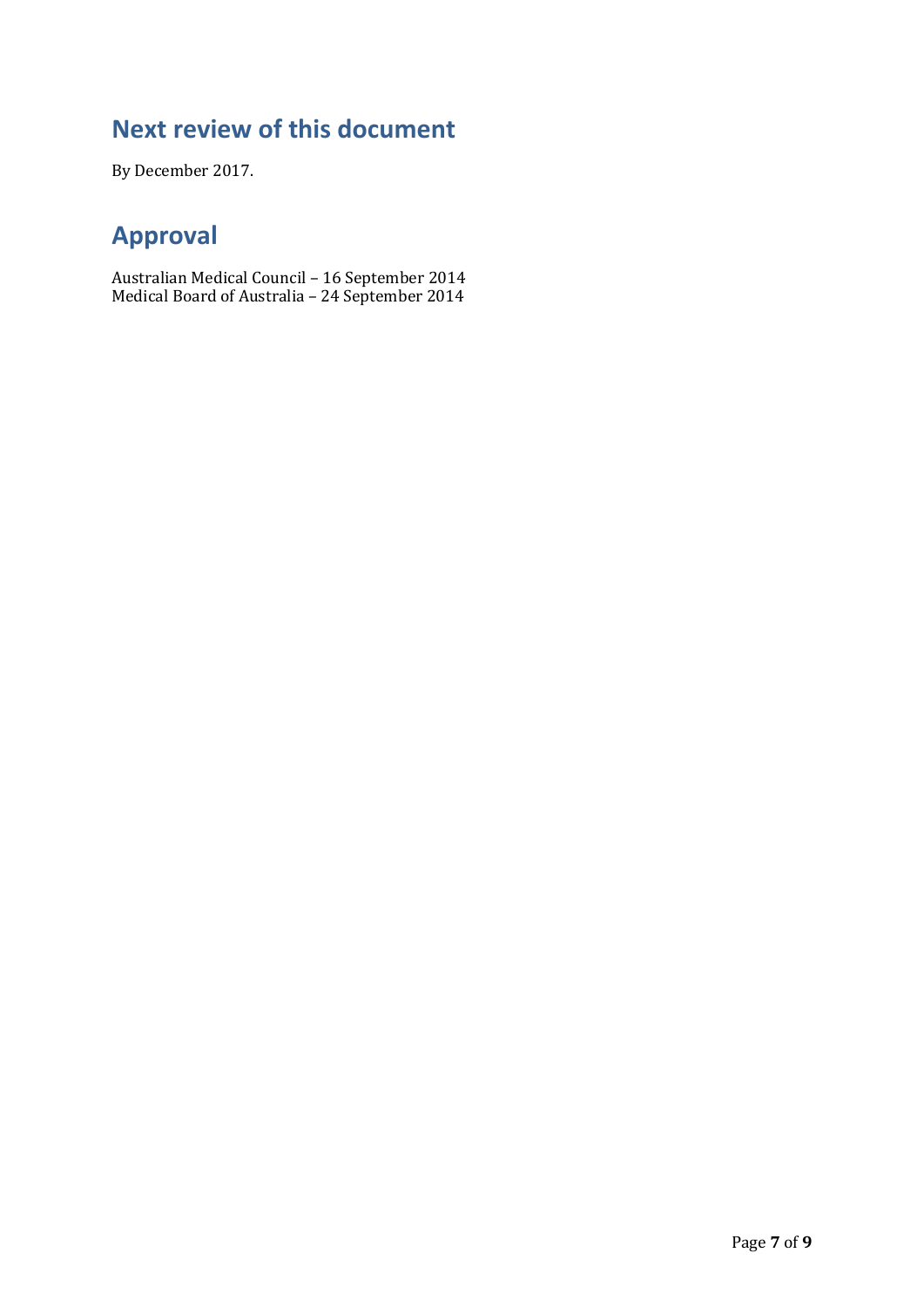# **Glossary**

| <b>Assessment</b>                       | The systematic process for measuring and providing feedback on the intern's<br>progress or level of achievement. This assessment occurs in each term against<br>defined criteria.                                                                                                                                                                                                                                                                                                          |
|-----------------------------------------|--------------------------------------------------------------------------------------------------------------------------------------------------------------------------------------------------------------------------------------------------------------------------------------------------------------------------------------------------------------------------------------------------------------------------------------------------------------------------------------------|
| <b>Global rating</b>                    | A rating based on the overall performance of the intern against the requirements<br>for general registration. It is based on the assessor's accumulated experience in<br>supervising and assessing interns.                                                                                                                                                                                                                                                                                |
| <b>Descriptions</b>                     | Phrases used to describe the behaviour/s that will have been observed by the<br>supervisor and/or others to indicate the intern is performing at the specific level.                                                                                                                                                                                                                                                                                                                       |
| Certification                           | The final sign-off to the Medical Board of Australia that the intern has completed<br>the statutory requirements for general registration.                                                                                                                                                                                                                                                                                                                                                 |
| <b>Clinical</b><br>supervisor           | A medical practitioner who supervises the intern while they are assessing and<br>managing patients. The AMC defines a suitable immediate clinical supervisor as<br>someone with general registration and at least three years' postgraduate<br>experience. The Primary Clinical Supervisor should be a consultant or senior<br>medical practitioner.                                                                                                                                       |
| Director of<br><b>Clinical Training</b> | A senior clinician with delegated responsibility for implementing the intern<br>training program, including planning, delivery and evaluation at the facility. The<br>Director of Clinical Training also plays an important role in supporting interns with<br>special needs and liaising with term supervisors on remediation. Also known as the<br>Director of Prevocational Education and Training (DPET) in some states. Other<br>terms may be used in community or general practices. |
| Director of<br><b>Medical Services</b>  | A senior medical administrator who leads the medical workforce at a facility and<br>certifies an intern has satisfactorily completed an accred internship. Also known as<br>the Executive Director of Medical Services (EDMS). Other terms may be used in<br>community or general practices.                                                                                                                                                                                               |
| <b>Formal education</b><br>program      | An education program the intern training facility provides and delivers as part of<br>the intern training program curriculum. Sessions are usually weekly and involve a<br>mixture of interactive and skills-based face-to-face or online training.                                                                                                                                                                                                                                        |
| <b>Intern</b>                           | A doctor in their first postgraduate year and who holds provisional registration<br>with the Medical Board of Australia.                                                                                                                                                                                                                                                                                                                                                                   |
| <b>Intern training</b><br>program       | A period of 47 weeks of mandatory, supervised, work-based clinical training that<br>includes medicine, surgery and emergency medical care terms to meet regulatory<br>requirements. The program also includes orientation, formal and informal<br>education sessions and assessment with feedback, and it may be provided by one<br>or more intern training providers. Also called PGY1.                                                                                                   |
| <b>Intern training</b><br>provider      | The organisation that provides supervised clinical practice, education and training,<br>and that is responsible for the standard of the intern training program. Providers<br>may be a hospital, community, general practice setting, or a combination of these.                                                                                                                                                                                                                           |